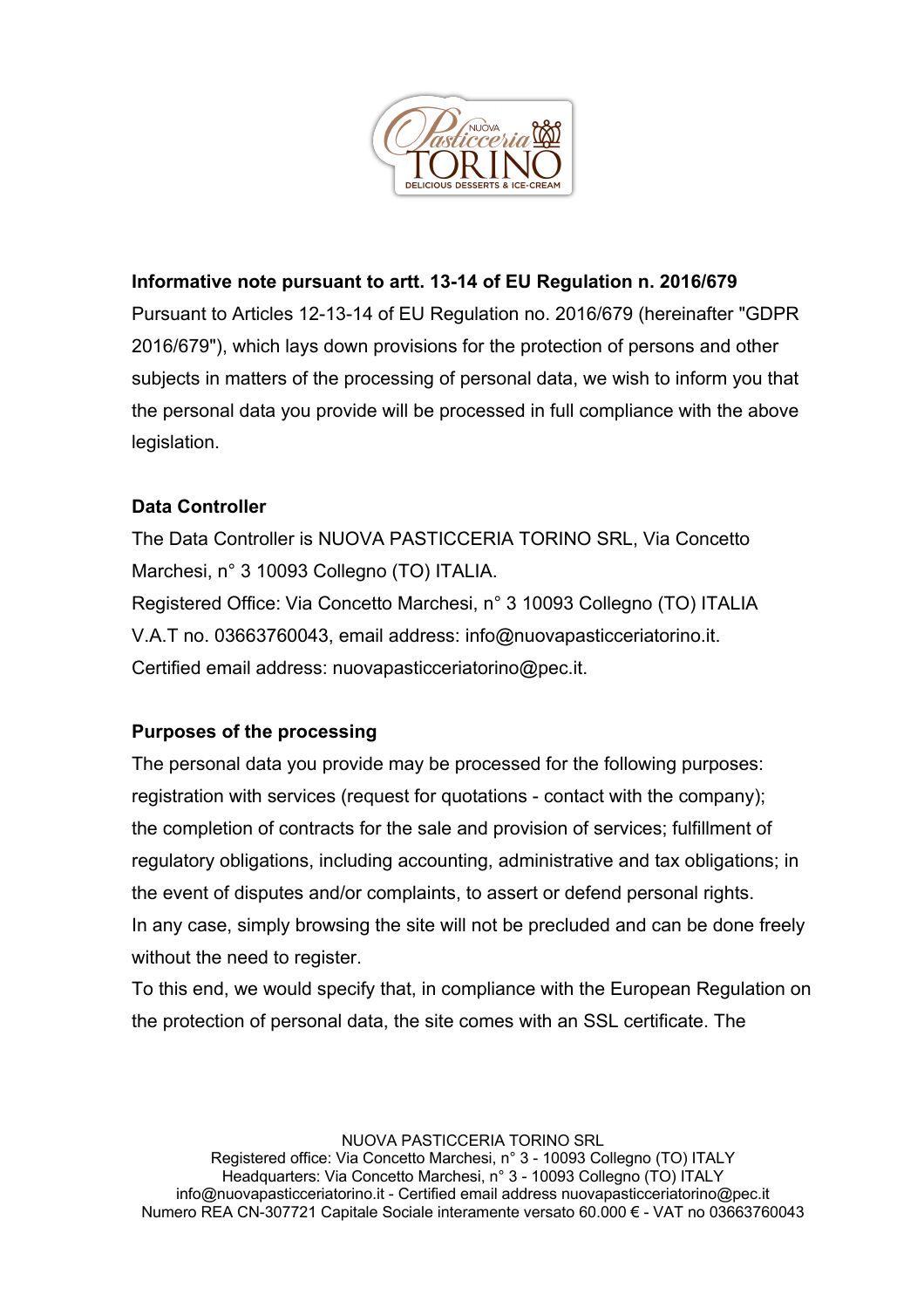

connection is encrypted so as to ensure greater security during navigation, preventing third parties from reading information in transit. If you decide to register, you must enter the data requested and give your consent to the processing. You will then be given your login and password and this will allow you to communicate with the company for the purposes mentioned above, it being understood that the failure to provide data, or its partial or inaccurate communication, may hinder the ability to use the service. In the event of a contract being completed with the company, said contract will form the legal basis for the processing of your data.

## **Procedures for processing and storage**

Processing will be carried out in automated and/or manual form, in compliance with the provisions of art. 32 of the GDPR 2016/679 regarding security measures, by specially appointed persons and in compliance with the provisions of art. 29 GDPR 2016/ 679.

Please note that, in accordance with the principles of lawfulness, purpose limitation and data minimization, pursuant to art. 5 GDPR 2016/679, the user's personal data will not be stored forever. The company uses personal data to the extent necessary and only in order to pursue the purposes described above, and in any case for a maximum storage period of ten years.

Once the purpose has been achieved, NUOVA PASTICCERIA TORINO SRL undertakes to eliminate personal data, unless their storage is required by law, at national, European or international level.

NUOVA PASTICCERIA TORINO SRL

Registered office: Via Concetto Marchesi, n° 3 - 10093 Collegno (TO) ITALY Headquarters: Via Concetto Marchesi, n° 3 - 10093 Collegno (TO) ITALY info@nuovapasticceriatorino.it - Certified email address nuovapasticceriatorino@pec.it Numero REA CN-307721 Capitale Sociale interamente versato 60.000 € - VAT no 03663760043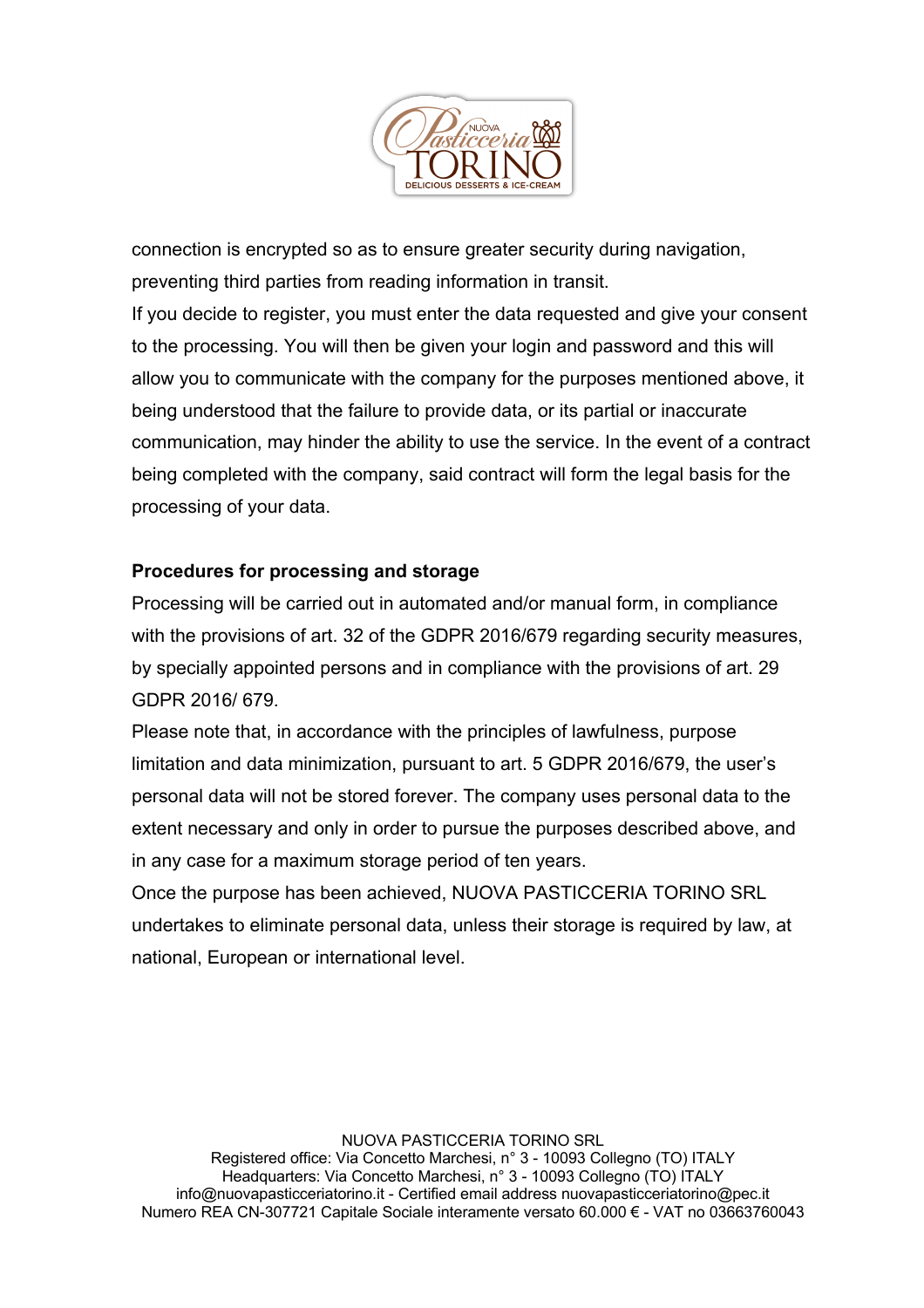

### **Categories of recipients to whom the data will be communicated.**

We also inform you that the data (or part thereof) collected, within the limits and depending on the purposes indicated, may be communicated to: -anyone who collaborates with the company on the performance of obligations deriving from the contract (service/marketing company); -public bodies, authorities and/or other persons for the fulfillment of legal obligations; third-party credit management companies; -companies, firms, individuals appointed as processors and/or privacy contacts, who collaborate in the implementation of the service on behalf of the controller, appropriately appointed and instructed, the list of which is available at the headquarters of the company on explicit request by e-mail: info@nuovapasticceriatorino.it in compliance with the obligation of confidentiality (computer services companies, website management companies, system administration companies, accountants).

### **Transfer of personal data**

Your data will not be transferred either to Member States of the European Union or to third countries outside the European Union.

### **Data subject's rights**

At any time, in accordance with Articles 15 to 22 of EU Regulation no. 2016/679, you may exercise the right to request confirmation as to whether or not personal data concerning you are being processed;

obtain indications pertaining to the purposes of the processing, the categories of personal data, the recipients or categories of recipients to whom the personal data have been or will be communicated (in particular if the recipients are third

NUOVA PASTICCERIA TORINO SRL

Registered office: Via Concetto Marchesi, n° 3 - 10093 Collegno (TO) ITALY Headquarters: Via Concetto Marchesi, n° 3 - 10093 Collegno (TO) ITALY info@nuovapasticceriatorino.it - Certified email address nuovapasticceriatorino@pec.it Numero REA CN-307721 Capitale Sociale interamente versato 60.000 € - VAT no 03663760043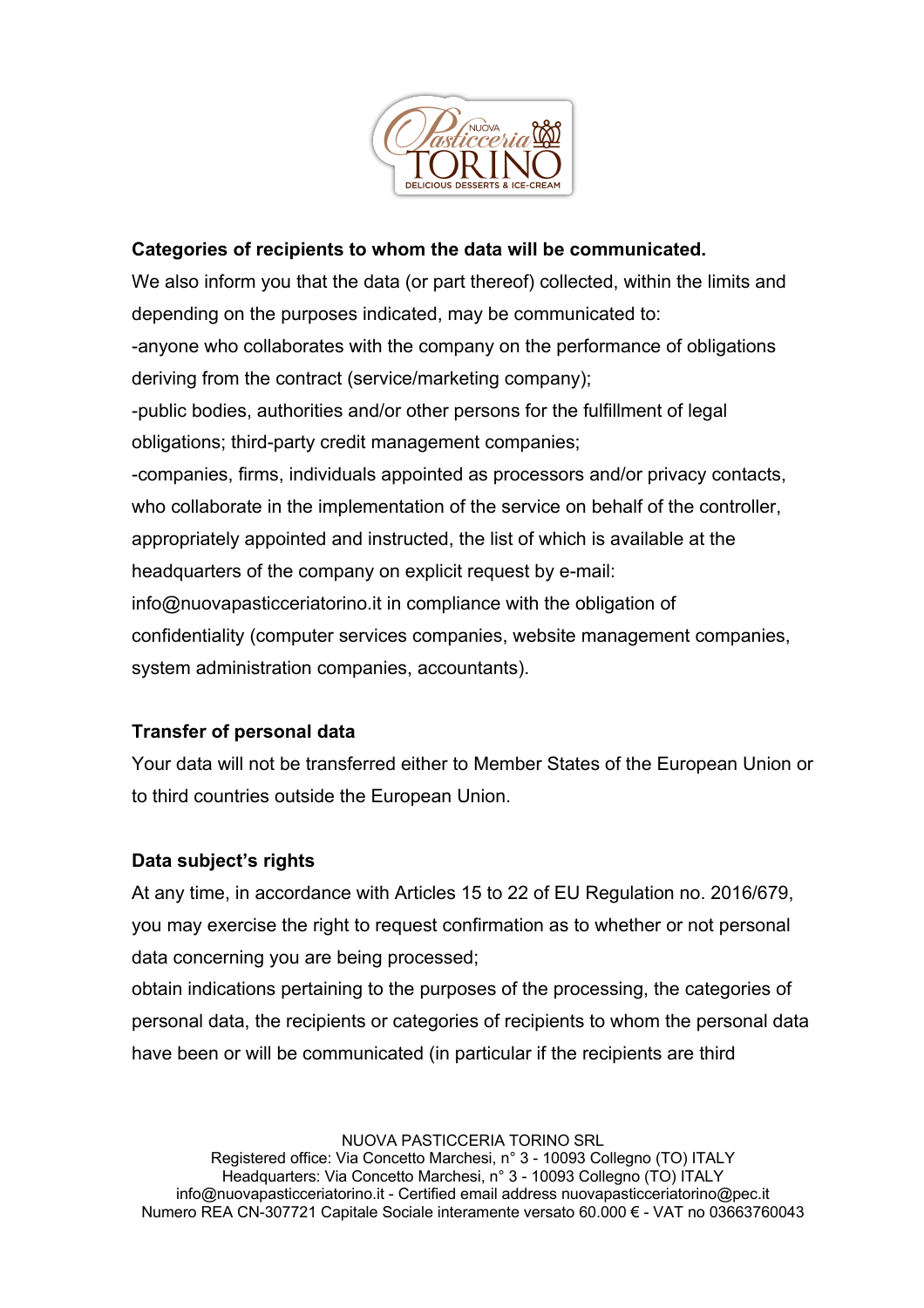

countries or international organizations) and, where possible, the envisaged storage period, or – if this is not possible, the criteria used to determine that period;

obtain the rectification and erasure of data;

lodge a complaint with a supervisory authority;

obtain processing limitation;

oppose the processing at any time including the case of processing for direct marketing purposes;

should the data not have been collected by the same, request all available information on their origin:

object to an automated decision making process concerning natural persons, including profiling; obtain data portability, i.e. receive data from a controller, in a structured, commonly used and machine-readable format, and transfer them to another controller without hindrance;

withdraw consent at any time without prejudice to the lawfulness of the processing based on consent given prior to withdrawal.

You can exercise your rights by sending a written request to NUOVA PASTICCERIA TORINO SRL, Via Concetto Marchesi, n° 3 10093 Collegno (TO) ITALIA.

Registered offices: Via Concetto Marchesi, n° 3 10093 Collegno (TO) ITALIA. V.A.T no 03663760043 email address: info@nuovapasticceriatorino.it Certified email address: nuovapasticceriatorino@pec.it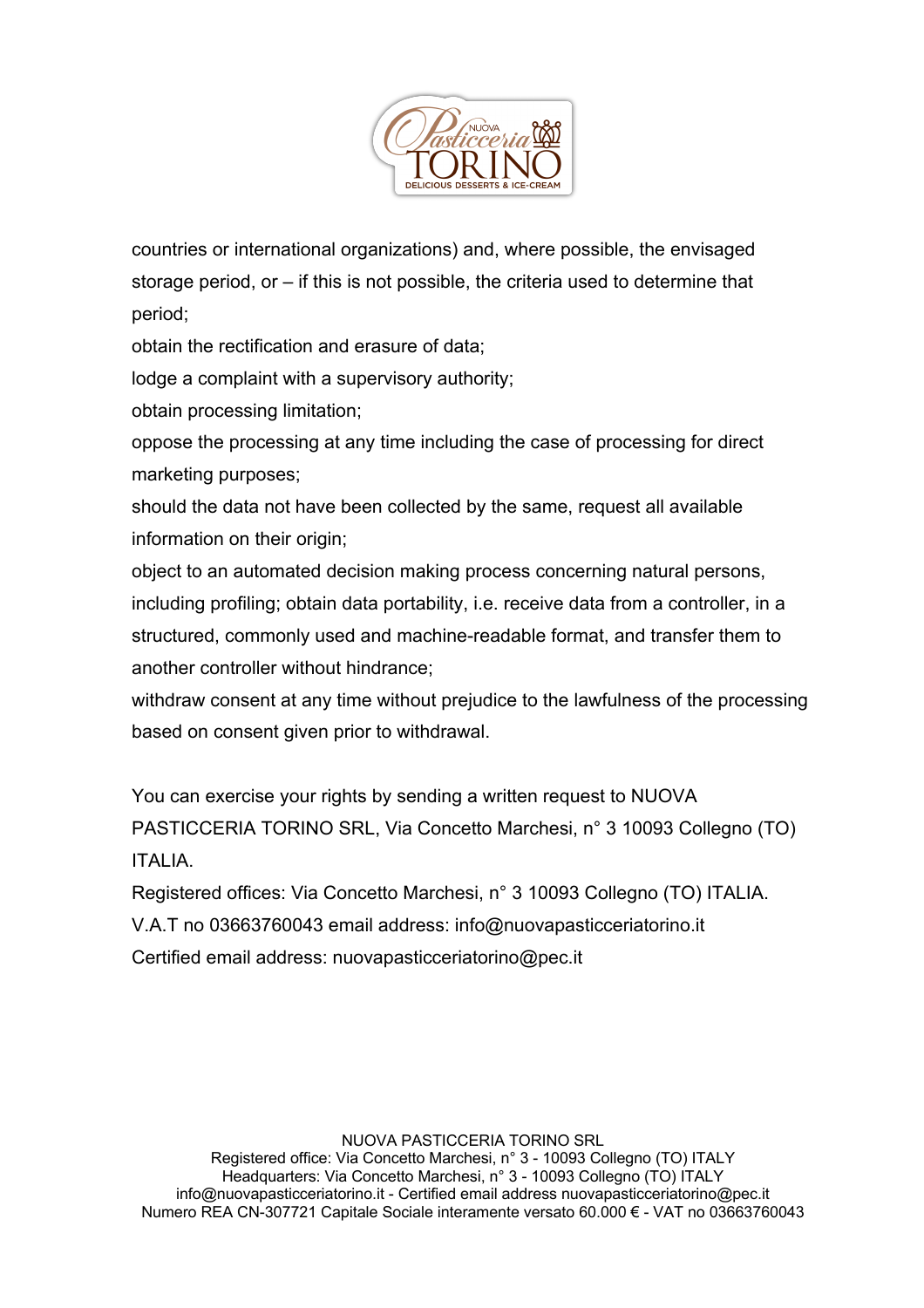

### **Use of cookies**

This site makes exclusive use of technical cookies, and it does not use any cookies for the transmission of personal data or any cookies of the so-called profiling type.

The use of technical session cookies (which are not stored on a permanent basis in the user's computer and are deleted when the browser is closed) is strictly limited to the transmission of session identifiers (in the form of random servergenerated numbers) as necessary to enable the users to explore the website securely.

The session cookies used by this website avoid resorting to other IT techniques that may compromise the confidentiality of user navigation; moreover, these cookies prevent personal identification data from being acquired.

Users may prevent the website from using the "technical" cookies by changing the settings of its navigation browser; the help function of most browsers details the steps to be followed to configure the browser to display an alert when a new cookie is received, to reject new cookies or disable cookies altogether.

Visiting any page in this website implies the user's acceptance of the use of the aforementioned cookies and consent to the use and processing of his/her personal data pursuant to art. 13 of legislative decree no. 196/2003.

NUOVA PASTICCERIA TORINO SRL Registered office: Via Concetto Marchesi, n° 3 - 10093 Collegno (TO) ITALY Headquarters: Via Concetto Marchesi, n° 3 - 10093 Collegno (TO) ITALY info@nuovapasticceriatorino.it - Certified email address nuovapasticceriatorino@pec.it Numero REA CN-307721 Capitale Sociale interamente versato 60.000 € - VAT no 03663760043